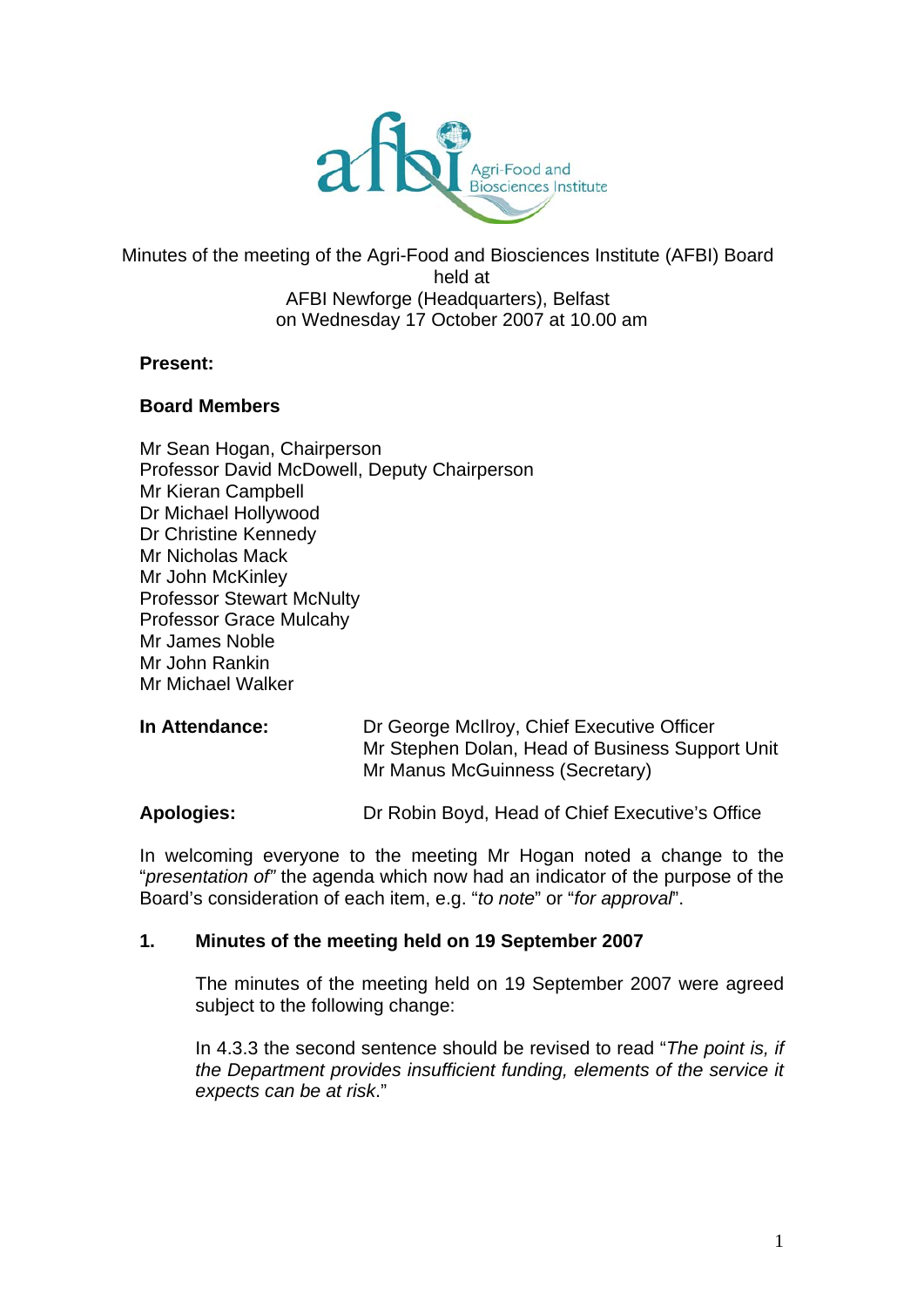# **2. Matters Arising**

# 2.1 **AFBI Accounts 2006-07 (2.1)**

- 2.1.1 Mr Dolan updated members on the current position on the Accounts. A significant number of accounting adjustments requested by NIAO are being made. There has been intensive work recently to fully resolve procurement issues relating to contract documentation. NILGOSC actuary has been asked for two pension figures which are needed to meet disclosure requirements – the fund deficit as at 31 March 2007 assuming all ex-ARINI staff transfer their NILGOSC provision to PCSPS and the upper limit to the cost of this to AFBI inclusive of any additional costs that NILGOSC may seek to impose. If NILGOSC are able to provide these figures it is likely to be December before the Accounts are signed off.
- 2.1.2 Dr McIlroy referred to the difficult circumstances in which these first AFBI Accounts were being prepared – no shadow period, consolidation of former ARINI and Science Service, the complex pension issues, involvement of various auditors (Internal, DARD and NIAO) and resource pressures arising from these. It was important to learn the lessons from this year's process and to put the appropriate structures in place for next year. When the Accounts are completed Management will prepare a paper setting out how all the accounting and audit work fits together and making proposals for appropriate mechanisms to manage this in future years. The increasing compliance pressures on AFBI will result in increased overheads on an organisation facing significant budget cuts over the next three years.
- 2.1.3 In discussion, the point was made that it was better to take the time now to get the Accounts right. The Board gave its support to the Executive in their efforts to manage and address the numerous difficulties in the preparation of this year's Accounts and in related audit activities associated with the establishment of AFBI.

# 2.2 **Letter from Ex-Hillsborough Staff Member (4.2.3)**

Mr Hogan referred to the discussion at the previous meeting about a letter received by himself and Mr Rankin from a member of staff at Hillsborough who was resigning. Replies have been sent and these have referred to the efforts of the Board to have the pension issue resolved.

# **3. Whistleblowing Policy and Procedures**

3.1 Mr Dolan presented the AFBI Whistleblowing Policy and Procedure document. This provides guidance on Whistleblowing which complies with the Public Interest Disclosure legislation. TUS were consulted in preparing this and their recommendations have been incorporated into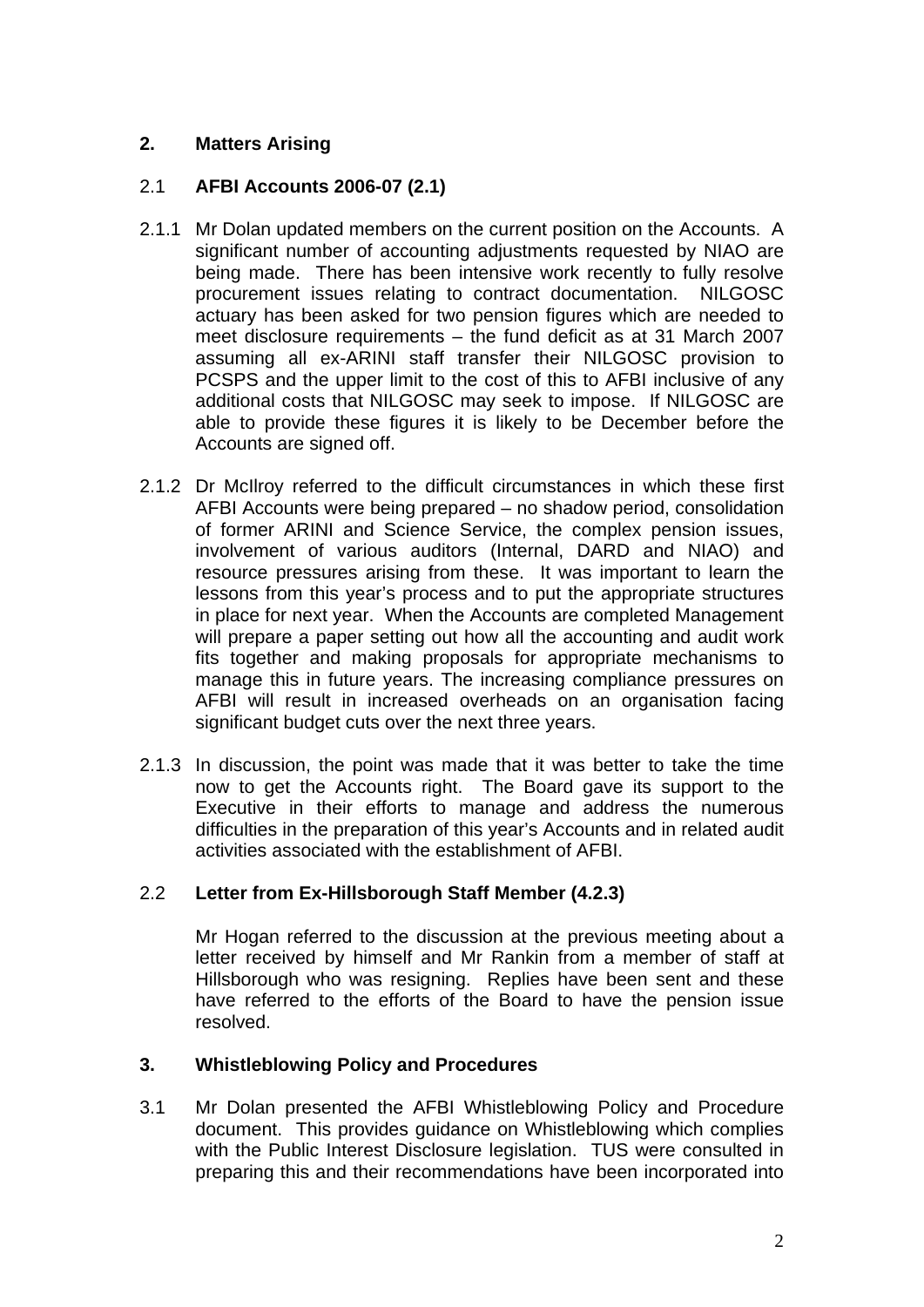the document. He highlighted the main provisions of the policy, the procedures to be followed when raising a concern and the contact points both internally in AFBI and externally. Individuals are encouraged to put their name to an allegation but concerns expressed anonymously will be considered at the discretion of AFBI.

- 3.2 In discussion members made a number of suggestions for revising the document. For example:
	- Paragraph 1.3 should be referenced to 7.3.
	- Consider the tone of some text which could be a bit strident at times, e.g. in 1.2 change "*expects*" to "*invites*".
	- Some redrafting to make clear who should be approached with a concern, e.g. at the last bullet point in 5.1 it should be clear that it is the person who "*owes the Whistleblower a duty of confidentiality*".
- 3.3 Discussion centred mainly on the importance of making the procedures for Whistleblowing clear and fully understood by all staff. There should be no ambiguity in the procedures or in the appropriate person to approach. It might be useful to test a scenario before going live with the procedure. Consideration should also be given to producing a onepage step-by-step guide on the procedure and contacts.
- 3.4 On a proposal by Mr Walker, seconded by Mr Campbell, the Board approved the Whistleblowing Policy and Procedure in principle. This should be issued once the Board revisions are incorporated.

## **4. Report from the Business Support Unit**

## 4.1 **AFBI Risk Management**

Mr Dolan reported that a new risk "*failure to resolve pensions issue*" had been included in the Corporate Risk Register. This reflected the increasing pressure on AFBI to resolve this matter and also to reflect that the additional actions necessary to conclude this matter lay outside AFBI's control. A risk workshop is arranged for 6 November 2007 bringing together Divisional Heads, Risk Co-ordinators and BSU representatives to review and refine the Corporate and Divisional risks as recommended in the recent Internal Audit Report. This will include ratings, actions and timescales, and in particular ensure that scoring reflects the residual risk after actions to currently manage the risk are taken.

## 4.2 **Pension Matters**

4.2.1 Mr Dolan said that there had been no further developments on the position reported at the previous meeting. Despite pressure from AFBI and DARD the business case was still with DFP Supply for decision and AFBI had no indication of how it was progressing or what the outcome would be. The issue was discussed with TUS earlier in the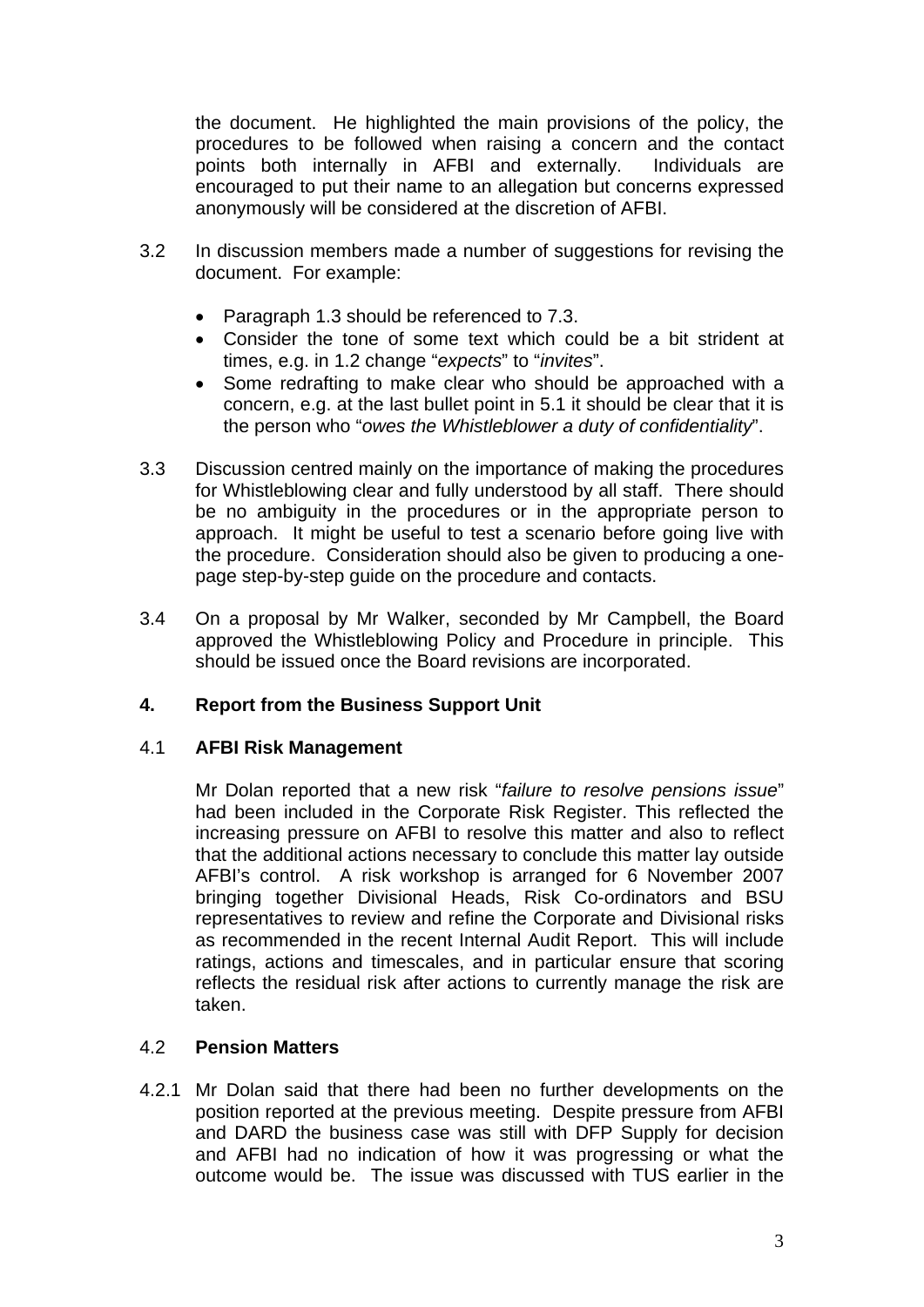week. Dr McIlroy explained that the AFBI Executive was now in a very difficult position. It had been agreed at the previous meeting to hold off on corresponding with the Minister in the hope that a speedy resolution through officials could be achieved. However, there were fears that this could get caught up in the whole RPA developments in which there could be large movement between pension schemes. TUS informed AFBI management that they had already engaged the Pensions Ombudsman and would take court action if there was any perceived detriment to the terms of the former ARINI staff pension and as the legal employer this could involve the Board. They have, however, agreed to hold off any action until the end of October which would give officials the opportunity to make a final push for resolution. If not resolved in this timescale, the AFBI Chair should raise his concerns and that of the Board directly with the Minister to ensure that the gravity of the situation is realised and recognised by all concerned. Dr McIlroy said that he had discussed the problem with the DARD PEFO who has offered to facilitate urgent discussions between senior DARD, AFBI and DFP officials. The aim would be to conclude this stage of the process by getting DFP to sign off the business case.

4.2.2 In discussions it was agreed that Dr McIlroy would pursue the meeting of interested parties. It should be made clear that the Board had been very tolerant of this whole process up until now but that this was the final opportunity to effect a resolution at official level. Board members expressed their disappointment that a Ministerial assurance to the former ARINI staff had not been implemented and there was no option but to take the issue to the political level.

## 4.3 **Finance**

- 4.3.1 Mr Dolan presented a budget monitoring and forecast for 2007-08 which showed a potential deficit of some £0.4m. This reduction on the previous forecast reflects a realignment of the net resource position with DARD and the normal improvement in forecasting as the year progresses. The indications are that we can break even in budget terms this year following severe reductions in the consumables spend across all the Divisions. Income is a key element in achieving this outcome and this is regularly assessed by Divisions. Attention now needs to turn to planning for the future with the Institute facing cuts of £2.1m over the next 3 years to 2011: coupled with growth in costs this could lead to a budget deficit of £5 million. This is a massive challenge and a special SMT meeting will be held on 29 October to begin examining the scenarios and options to meet this. A strategy for meeting the reductions will be brought to the Board.
- 4.3.2 The main points made in a wide ranging discussion were:
	- Reductions cannot be made by salami slicing budgets. They need to be embedded in strategic business planning which should consider options for both top down and bottom up approaches. The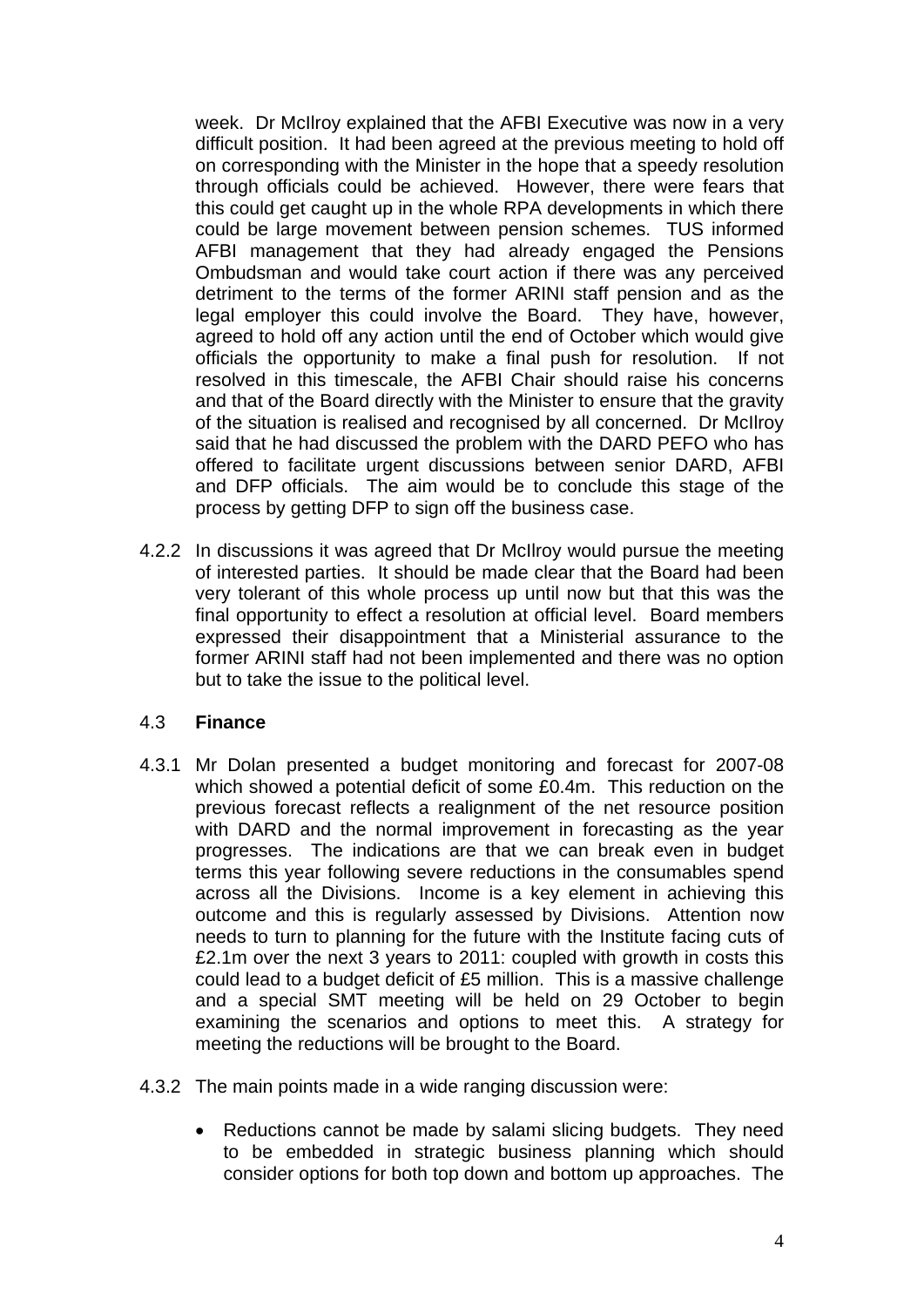Institute needs to move ahead in strategic thinking and identify where the "big hits" will be made.

- Income generation needs to be sustainable in the long-term and not just a short-term expedient to meet in-year budget pressures. It was agreed that it would be helpful for the Board to see figures for the income already in the system and new money.
- Comparison of the current year's budget and spend with the previous year will be provided. However, such comparisons need to be treated with caution especially in the early years of the Institute. These should not be provided until they can be seen to be meaningful and comparing like with like.
- Staffing is a key element of budget planning and should be approached with the strategic aim of matching manpower levels to the resources available. Staff costs are the largest ongoing resource of the Institute and a number of factors have to be considered – which posts should be filled by internal promotion or external recruitment, employment of staff on fixed-term contracts and the budget flexibility this creates, succession planning, the constraints of permanent appointments, stability and promotion opportunities for staff.
- Open recruitment should be managed against the business needs of the Institute and should be supported by a business case and considered on a case by case basis.
- It was noted that many other research institutions offer a wider range of employment options, including part-time or full-time fixed term positions.

## 4.4 **Health & Safety**

Mr Dolan advised that the first meeting of the new Health and Safety Advisory Group would be held on 24 October 2007. No recent incidents had been reported from Divisions. A full report will be made to the next Board meeting.

## **5. Review of AFBI Business Plan 2007-08**

5.1 Mr Dolan explained that the Business Plan presented to the Board in March had been revised for changes in funding, estimates of income and proposals made by Sponsor Branch. This is an evolving document and the plan now provides the objectives and targets that will be assessed by Internal Audit at year end for inclusion in the 2007-08 Annual Report. The Board were invited to review the plan and to approve the objectives and targets.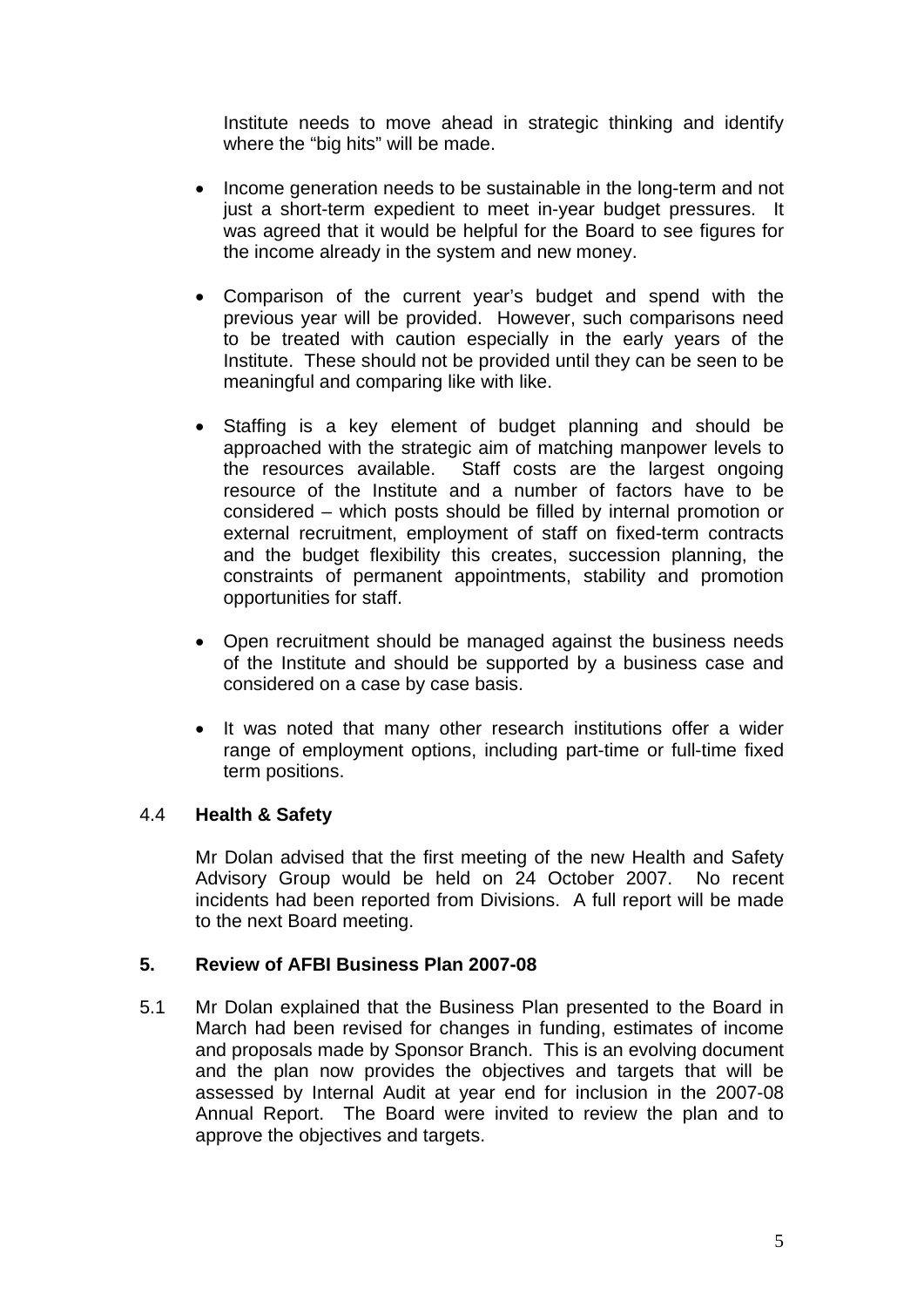- 5.2 In addition to a number of typographical and presentational changes, the following were the main points raised:
	- Estates and assets matters are presented in the Corporate Plan.
	- "communicates" the research carried out by AFBI and the benefits. • The Business Plan should include something which This raises the wider question of a mechanism for promoting AFBI research and the benefits to stakeholders. One aspect of this would be to lobby through stakeholders to ensure that DARD continues to commission the most appropriate research.
	- The use of the phrase "*science base*" does not fully reflect the wider AFBI coverage.
	- The plan should have a paragraph to show how AFBI develops its staff.
	- Table at  $5.4$  the low number of research projects at VSD should be examined.
	- Obj  $3$  the Board should have a role in approving the Corporate Plan.
	- Obj  $4$  the income figure of £5.5m is the baseline provision.
	- Obj  $6 it$  would be helpful to have the number of staff against the figure for scientific publications.
	- Obj  $7$  the process needs to be in place before the baselines are set.
	- Obj 14 the timescale of March 2008 for completing accreditation is very tight.
- 5.3 On a proposal by Mr Walker, seconded by Mr Mack, the Board agreed the Business Plan subject to revision of the objectives and targets as discussed.

## **6. Audit Committee – Report on 25 September 2007 Meeting**

## 6.1 **Report to the Board**

- 6.1.1 Dr Hollywood referred members to the draft minutes of the Audit Committee meeting held on 25 September 2007 and his note to the Board. He highlighted the main points in his report.
- 6.1.2 Internal Audit had reported to the Committee that in its review of procurement it had not found adequate contract and tendering documents to support 19 of 22 high value payments they had examined. Although these relate to contracts let prior to AFBI, the absence of relevant documentation implied that payments by AFBI might be irregular. At the meeting, NIAO had indicated that this could potentially result in qualification of AFBI's Accounts. However, since the Audit Committee meeting NIAO indicate that they received additional information and procurement will now be only a reporting matter and not a potential qualification point. This issue will be reviewed at the next Audit Committee meeting. The review will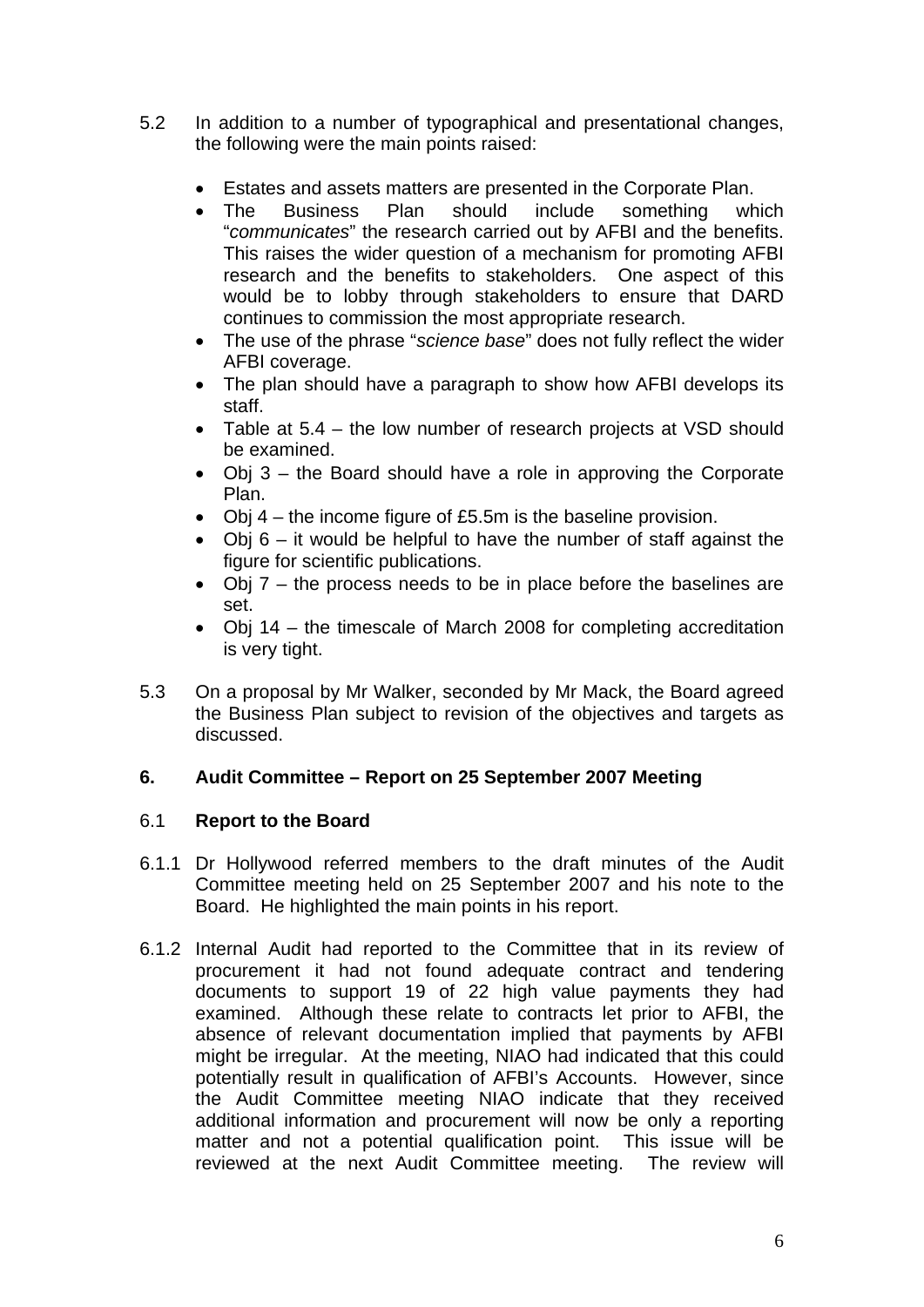- 6.1.3 On risk management, the Corporate risk relating to non compliance with statutory, regulatory and audit requirements was examined in depth. This examination had identified a number of actions by management and measures to improve controls since the risk was first written. As a result the likelihood of the risk had reduced. The Committee had been pleased with these positive developments.
- 6.1.4 Mr Hogan, commented on the volume and variety of issues the Audit Committee was handling and welcomed the assurances that these reports give to the Board. Dr McIlroy also welcomed the support the Audit Committee gives to the Management Team.

## 6.2 **Audit Committee Terms of Reference (TOR)**

6.2.1 Dr Hollywood presented a Terms of Reference which had been revised to take account of audit recommendations on attendance and frequency of meetings. On a proposal by Dr Kennedy, seconded by Professor McNulty the Board approved the Terms of Reference.

#### **7. Any Other Business**

#### 7.1 **Rolling Database of Major Issues Raised at Board Meetings**

Members noted the Rolling Database which had been revised to take account of developments in September.

#### 7.2 **Open Meeting Arrangements**

As it is likely to be December before the Accounts are signed off no decision can be taken yet on the date of an Open Meeting.

#### 7.3 **Proposed Arrangements for Board Meetings**

- 7.3.1 Mr Hogan referred members to the proposed dates and arrangements for Board meetings in 2008 which had been circulated. These include visits to AFBI sites and attendance by DCEOs at Board meetings. The point was made that the agenda should be made more appropriate for meetings attended by DCEOs.
- 7.3.2 In discussion the issue of professional development of the Board was raised and it was suggested that appropriate persons, e.g. Head of NIAO, should be invited to speak to members. Dr McIlroy explained that the financial provision for Training, Away Days etc would be on the agenda for the meeting with DARD on 5 November 2007. Mr Hogan thanked members for their suggestions for agenda items for this meeting.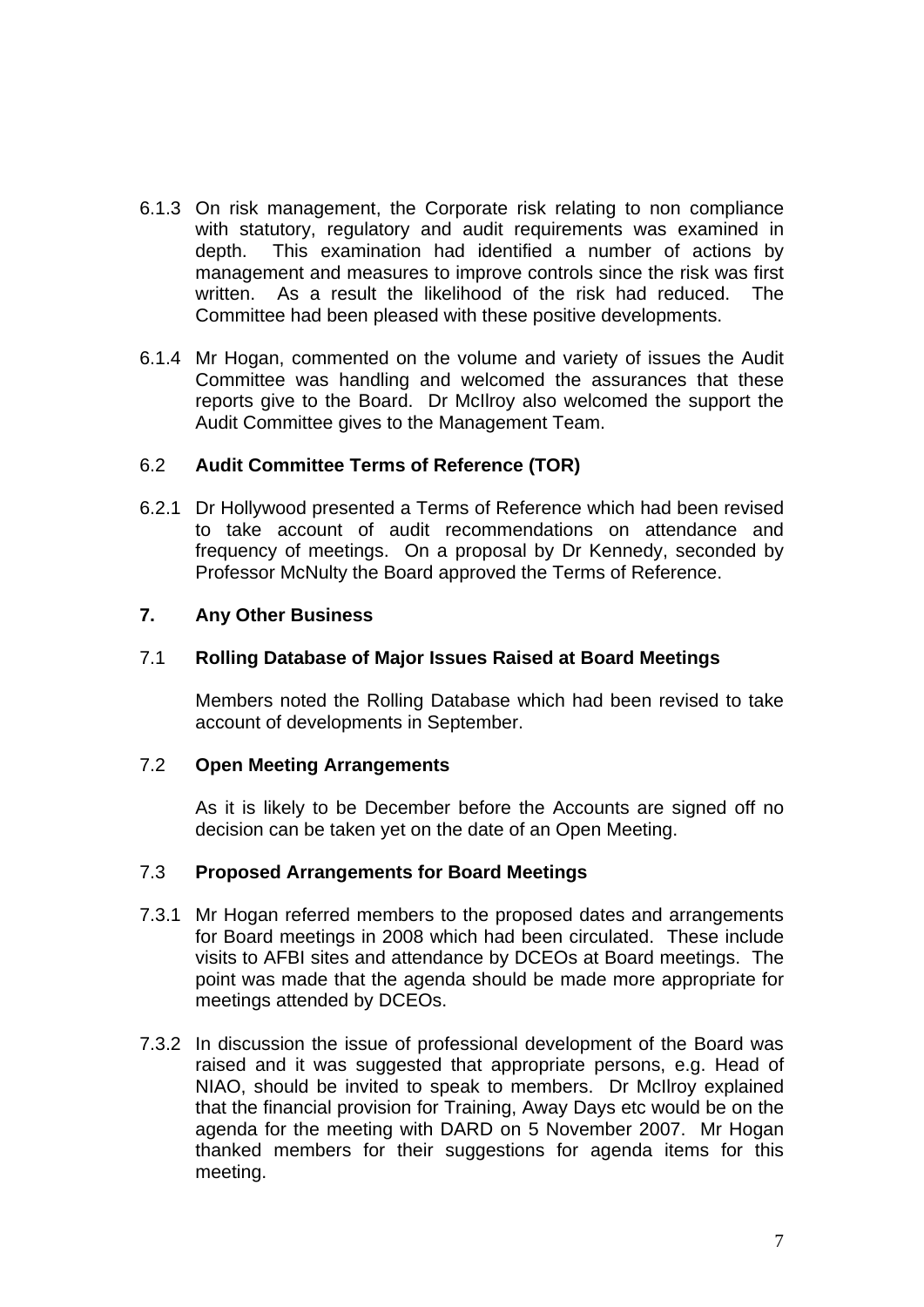## 7.4 **REAP Comments on Research Strategies**

- and DARD which have now been published on the REAP website. 7.4.1 Mr Hogan alerted members to concerns about recent comments by REAP on DARD and AFBI research. The issue has arisen from a REAP meeting on 5 July 2007 which discussed DARD's performance in devising and approving research, particularly the renewable energy project at Hillsborough. There followed formal letters between REAP Whilst the main thrust of the REAP criticisms are on DARD's ability as an "*intelligent customer*", the papers contain references which question the professionalism and integrity of AFBI. Mr Hogan listed these. The concern is that these are largely unsubstantiated allegations in the public domain on the DARD website, made by persons who could be perceived to be associated with AFBI competitors, and on which AFBI was given no opportunity to comment. DARD will be meeting REAP to discuss the matter on 25 October 2007.
- 7.4.2 In discussion, the point was made that these were allegations made without foundation and could be destructive to AFBI's sustainability if left unchallenged. It needs to be made clear to REAP that this is unacceptable and the comments should be withdrawn. It was agreed that AFBI would prepare a rebuttal for the 25 October meeting. This will emphasise the AFBI Board's concern at the REAP actions and the Board's insistence that the documents are removed from the website. This issue may also be discussed at the forthcoming AFBI and DARD Boards' meeting on 5 November 2007.

## 7.5 **Visit of Chilean Ambassador**

Professor McDowell gave a brief report on the visit by the Chilean Ambassador to Newforge on 12 October 2007. He was pleased to report that the visit had gone well, due to the effective presentations made by the DCEOs, assisted by discussions with a number of Chilean students at AFBI.

# 7.6 **AFBI Library**

This item had to be postponed to the next meeting due to the pressure of other business.